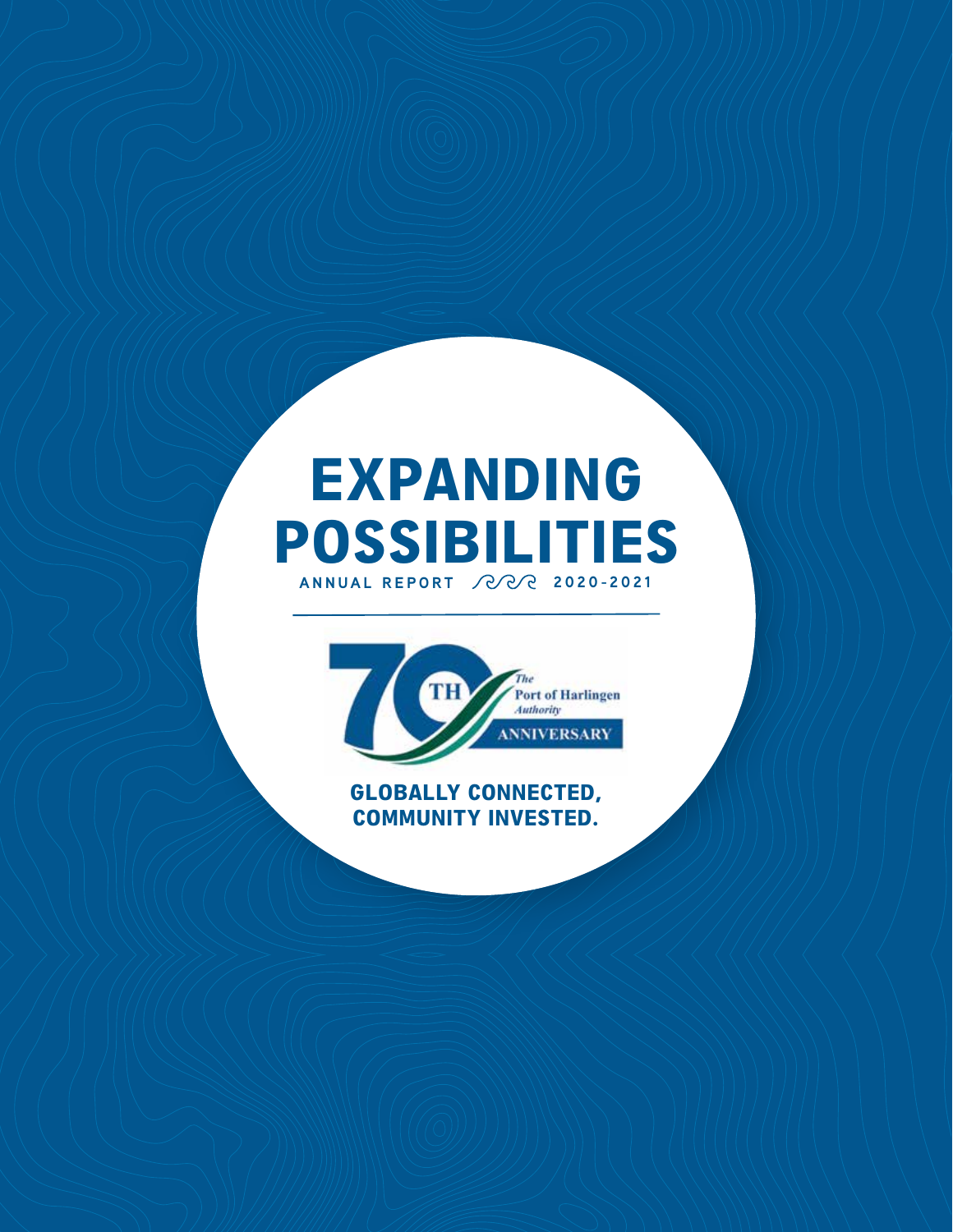# TABLE *of* **CONTENTS**

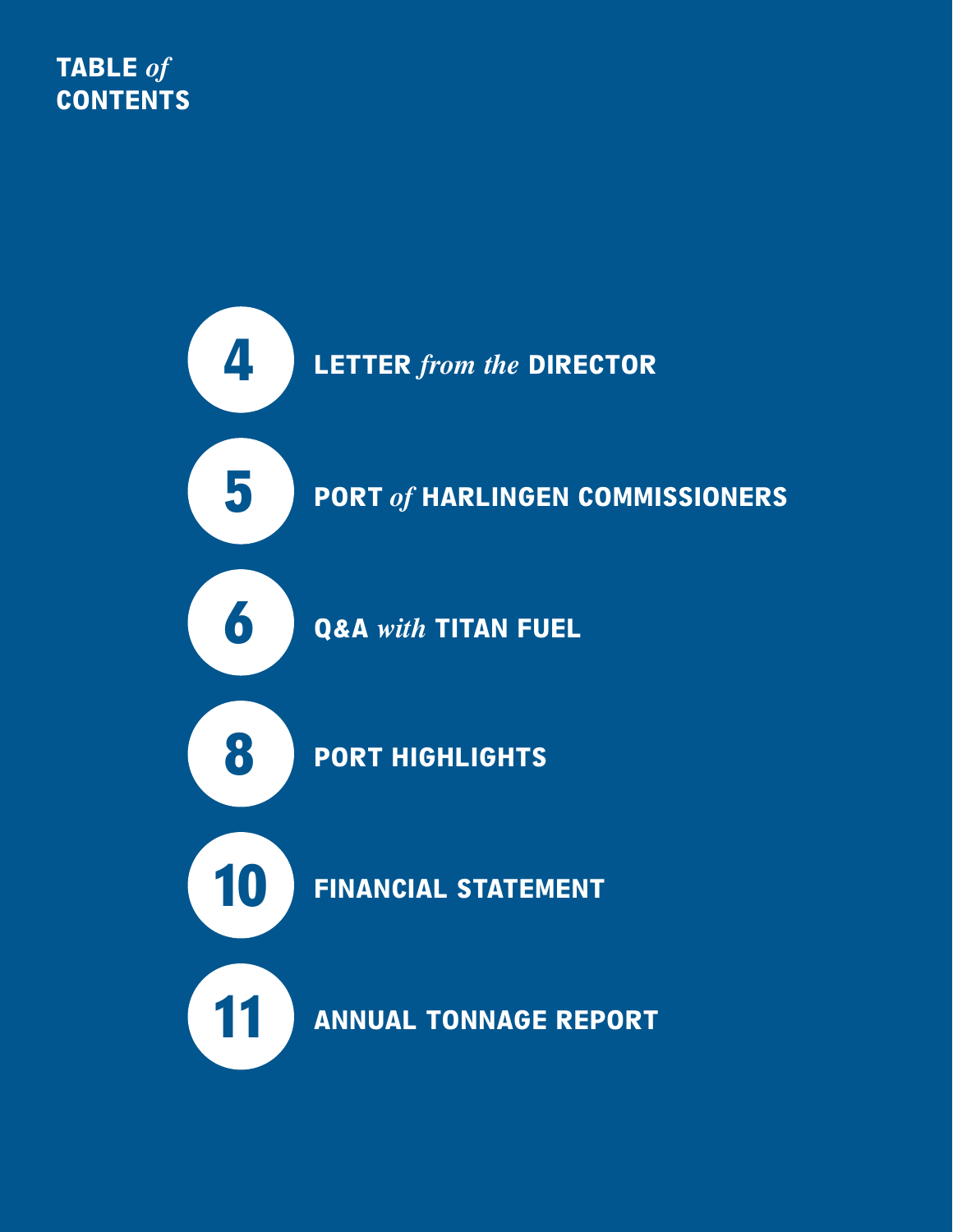# MISSION

To enhance economic and community growth through quality and efficient transportation.

**PORTOFHARLINGEN.COM 3** 

HB

205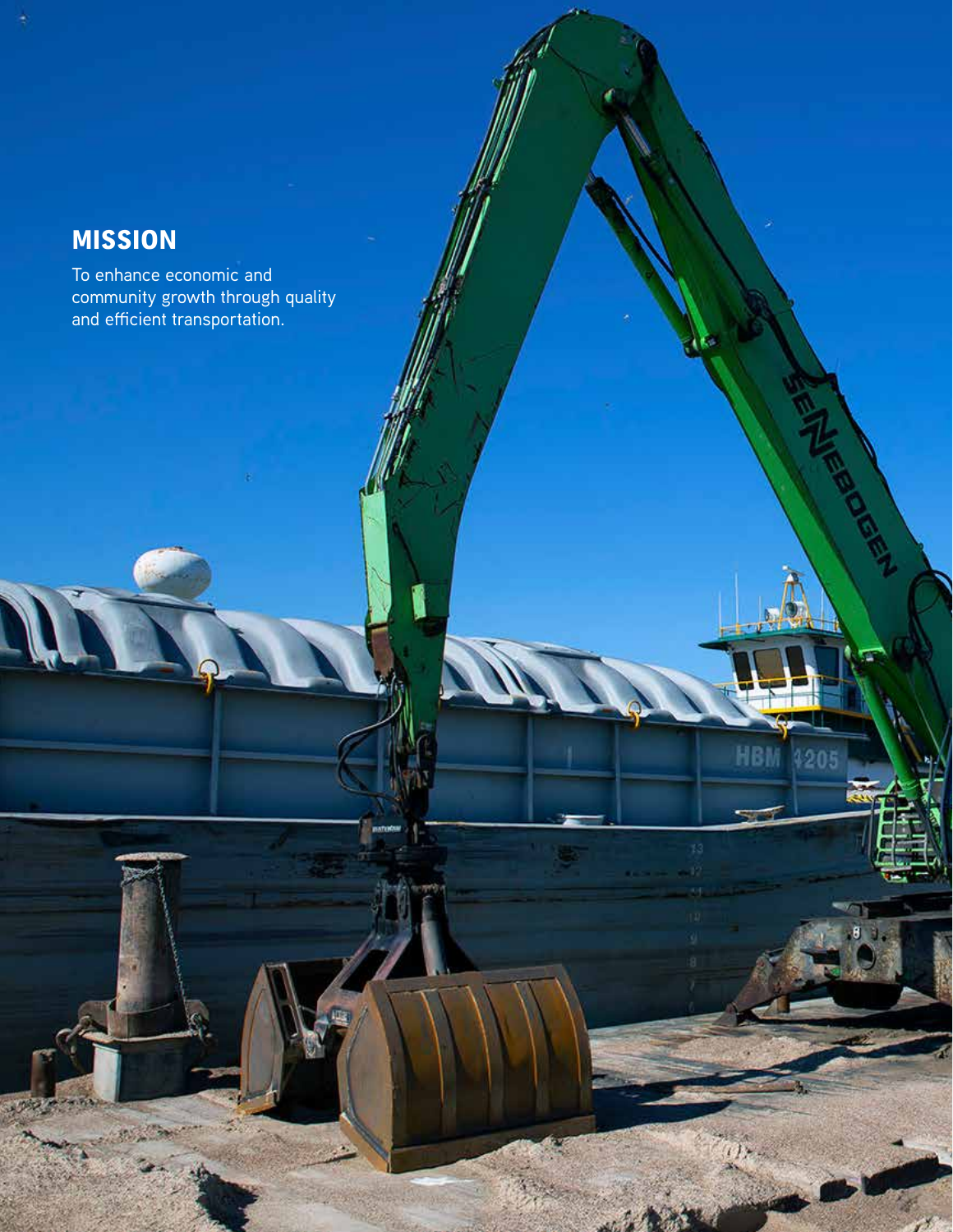### LETTER *from the* DIRECTOR



#### WALKER SMITH

On behalf of our administration and board of commissioners, I am pleased to present to you the Port of Harlingen Annual report, our very first. "Expanding Possibilities" – the theme for this year's report- appropriately encapsulates the accomplishments of The Port of Harlingen this past fiscal year.

As you will read in the following pages, 2020-2021 brought growth; from our physical footprint to our commission, we have expanded in every aspect this past year. We are in the process of completing major grant funded infrastructure projects that will provide even more sustainability for our Port's future, we welcomed more than 600 inland vessels and had a throughput of more than 3,000,000 tons of goods. We also received a U.S. Department of Transportation Maritime Administration (MARAD) Marine Highway Project Designation at the beginning of the year. This blows the door open for greater opportunities in Harlingen.

We would be remiss not to mention how the entire globe has been affected by the COVID-19 pandemic. The impact it had on almost every facet of our lives is still being felt and brought a spotlight to the maritime sector, our vital supply chain and the role ports have on transportation and movement of goods across the world. In these unparalleled conditions, The Port of Harlingen has done what we have strived to do for many years, be adaptable and efficient. The Port and its partners continued to operate uninterrupted, and we are proud to say we achieved many milestones over the last fiscal year.

As we look ahead to 2022-2023, we will see continued prosperity in building the foundation for an even greater future for our region. Our main areas of focus will be continued infrastructure growth, channel development and commodity diversification. We will also be celebrating 70 years in operation! What started as one dock and a warehouse, has grown to a 2,000-acre hub for transporting goods into and out of our region, connecting our area with thousands of miles of inland waterway to Florida and up to the Great Lakes. And still, our mission continues to be toward the enhancement of our economy and the growth of our community through quality and efficient transportation.

At the heart of this operation are our stakeholders and the community, and we thank you for being an advocate for economic growth. As the saying goes, "If you want to go quickly, go alone. If you want to go far, go together." Our success is in no way done autonomously. It is with the collaboration of many hands, minds and voices that have steered the Port of Harlingen to record breaking numbers over the last few years. During his visit last December, U.S. Army Corps of Engineers Southwestern Division Commander Brig. Gen. Christopher G. Beck summed it up best on how to approach improving not only ports, but the fact that rising tides lift all boats, "Sometimes you have to take a step back and see how we can move forward together to magnify our impact and leverage all our tools to make each one of us successful."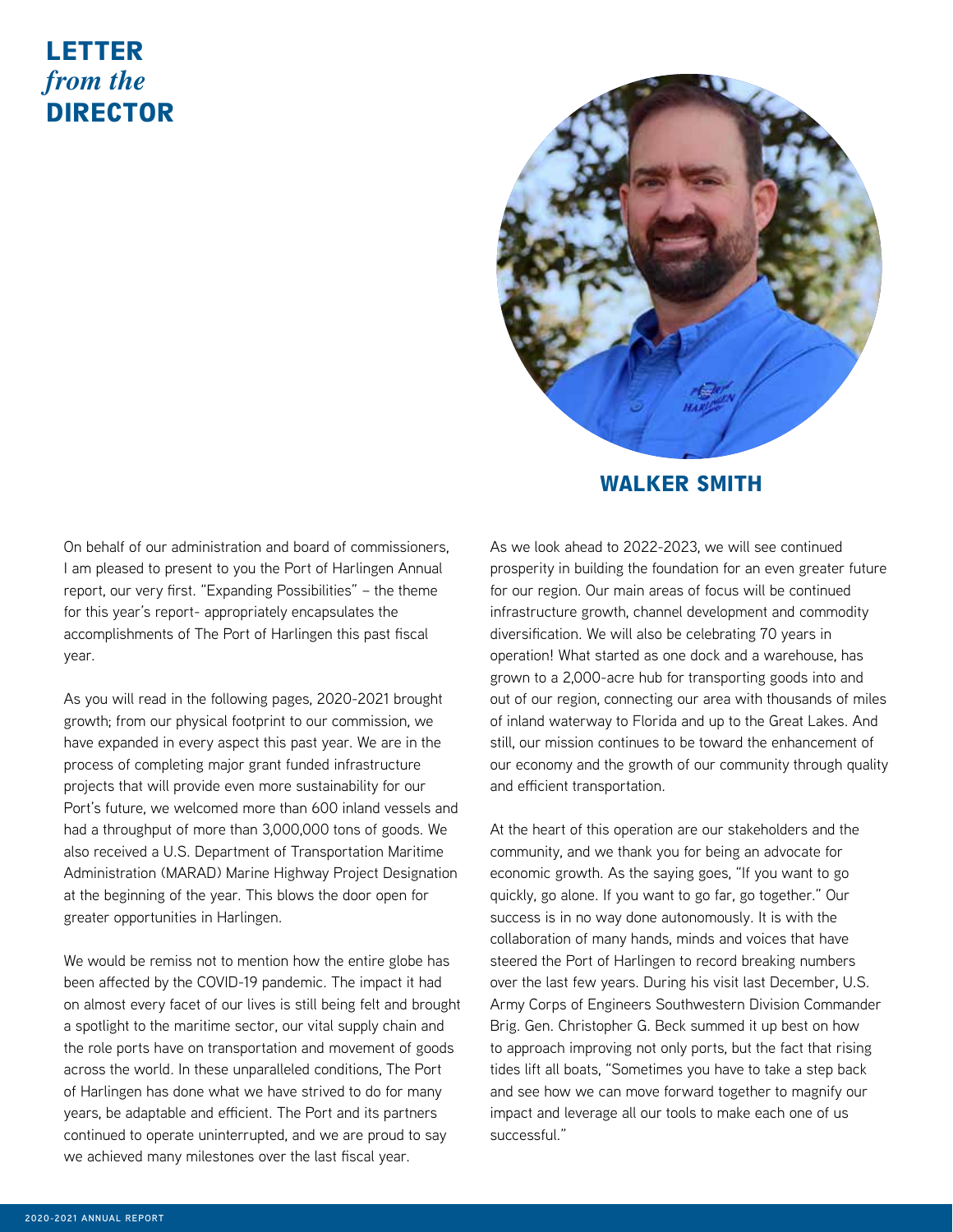# PORT *of* HARLINGEN **COMMISSIONERS**







ALAN JOHNSON BRYAN DUFFY CHRIS VILLARREAL





NEIL HAMAN RYAN NEWMAN

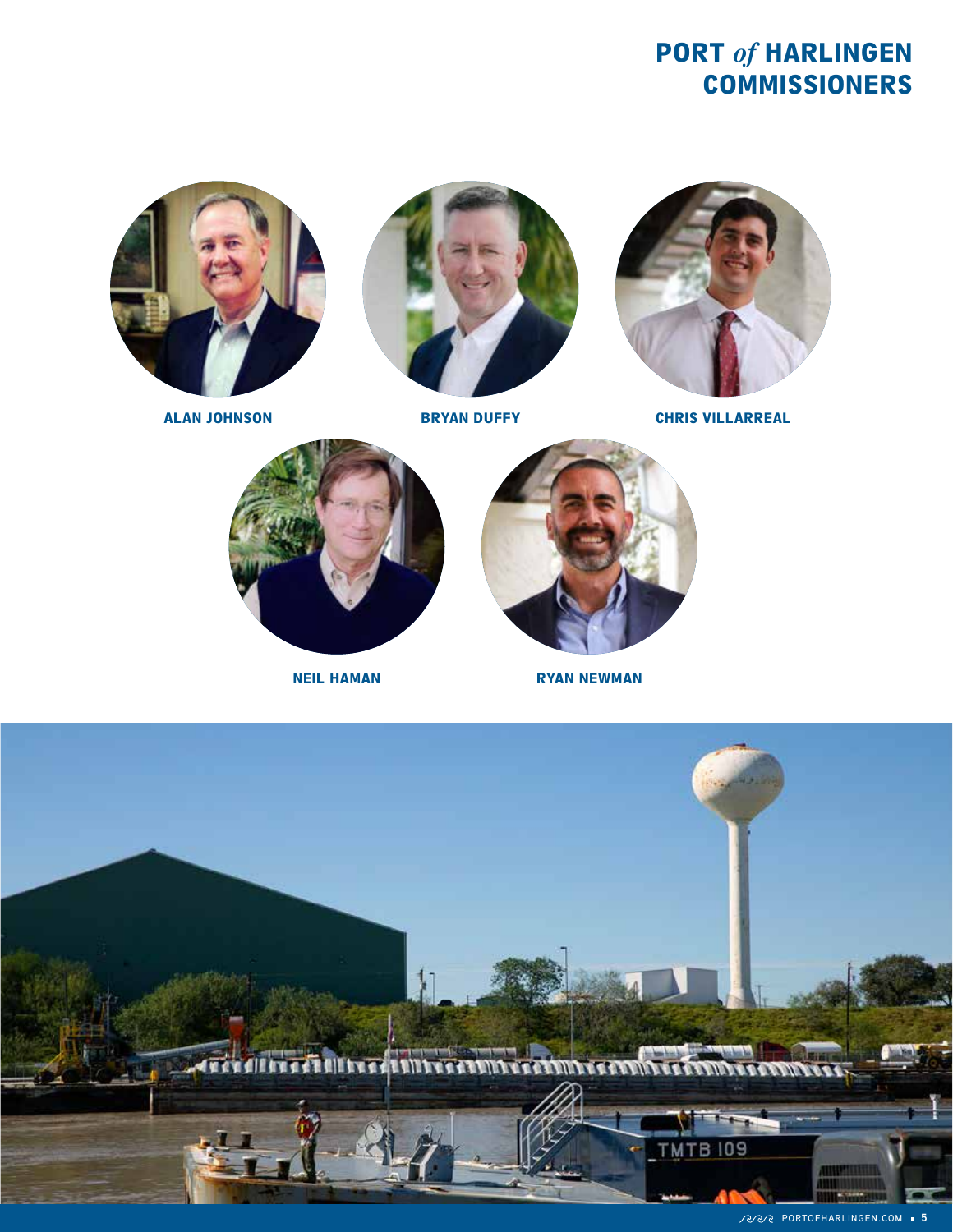Since 2017, **Titan Fuel** has been **a thriving tenant** at The Port of Harlingen accounting for a large portion of the Port's **advancement** in recent years. We sat down with **Steve Putegnat** to talk about **Titan Fuel** and their experience at the Port and **rapid growth**.

EL FHORRO

LG<sub>23</sub>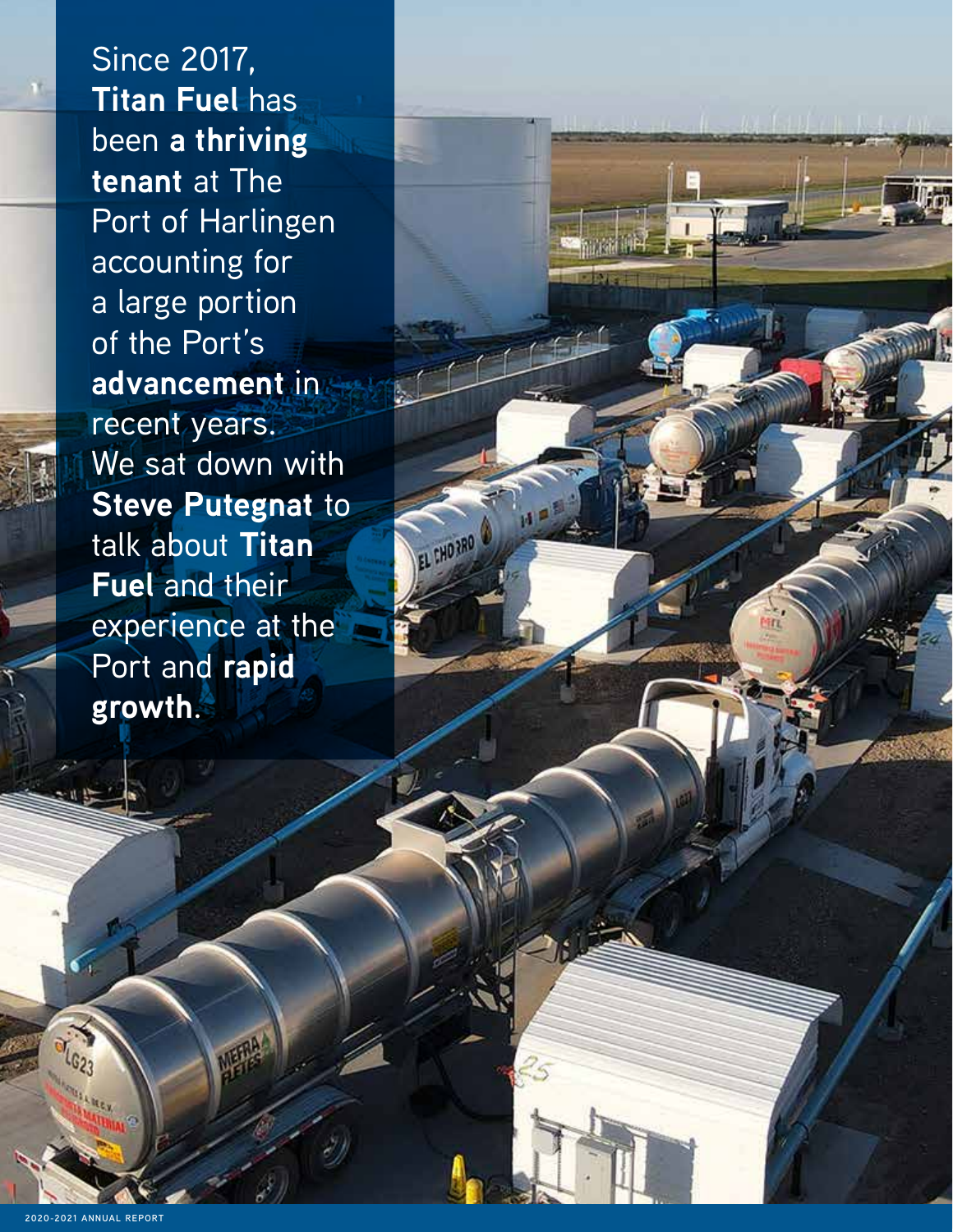#### **TELL US MORE ABOUT TITAN MARINE FUEL AND YOUR OPERATIONS AT THE PORT OF HARLINGEN?**

Titan Fuel is a (local) vertically integrated company that is focused on the exportation of top-quality refined petroleum products in effort to subordinate Mexican fuel shortages. The Titan Fuel operations in the Port of Harlingen are dedicated to safely receiving, storing, and truck-loading fuel products for export.

#### **TITAN FUEL HAS CERTAINLY MADE A NAME FOR ITSELF HERE. WHY DID YOU CHOOSE THE PORT OF HARLINGEN AND CONTINUE YOUR OPERATIONS WITH US?**

Titan Fuel (a subsidiary of Titan Marine Fuel, LLC) was a concept yet to be proven in 2015/2016. Titan recognized the Port of Harlingen as the most ideal location in which to invest, for several reasons. Logistically speaking, the Port of Harlingen was far and away the best option from a maritime and a vehicular standpoint. Additionally, the Port of Harlingen director and commissioners were receptive to the ideas Titan presented, with cautious optimism no doubt.

In 2017 Titan Fuel conveyed its first barrel across the dock. As Titan has continued to test and prove the concept, the Port has been extremely accommodating to growth needs and Titan has continued to invest in the Port as a result. Titan Fuel's relationship with the Port has really taken on a symbiotic nature. The infrastructural improvements in the port are enjoyed by all tenants, both present and future- and are much appreciated. The quality of the improvements are certainly first class and second to none. The Port of Harlingen will continue to be home for Titan Fuel.

#### **DID YOU ANTICIPATE THIS AMOUNT OF GROWTH IF SO WHY, OR IF NOT, WHY NOT?**

As Titan Fuel was being conceptualized, the study was focused on the Mexican energy reform that was in its infancy. At the time, the proposition was to become an asset, or part of a solution to our neighbors to the South in a scalable way. The duration of the 'proof of concept' phase was far longer than Titan had anticipated, but perseverance is a virtue when it is not a curse. The most common precipitate of expectation is disappointment. It isn't accurate to say that the growth rate was ever anticipated or expected, but it was mathematically discerned to be possible. Titan believed in the project, stuck to its guns, survived extraordinary adversity, and continues to flourish in the Port of Harlingen today.

#### **WHAT IS TITAN FUELS' VISION AT THE PORT FOR THE NEXT FEW YEARS?**

Titan started operations in the Port of Harlingen with three employees. The company now employs nearly 200 people. Titan's goals are to be an asset to the communities in which it operates, grow safely and responsibly, and strive to be a viable solution to an unfortunate circumstance that exists South of the border. The Port of Harlingen has fostered Titan's endeavors and vision exceptionally well. Extraordinary would be an apt description for the Port of Harlingen Authority directors, commissioners, and staff.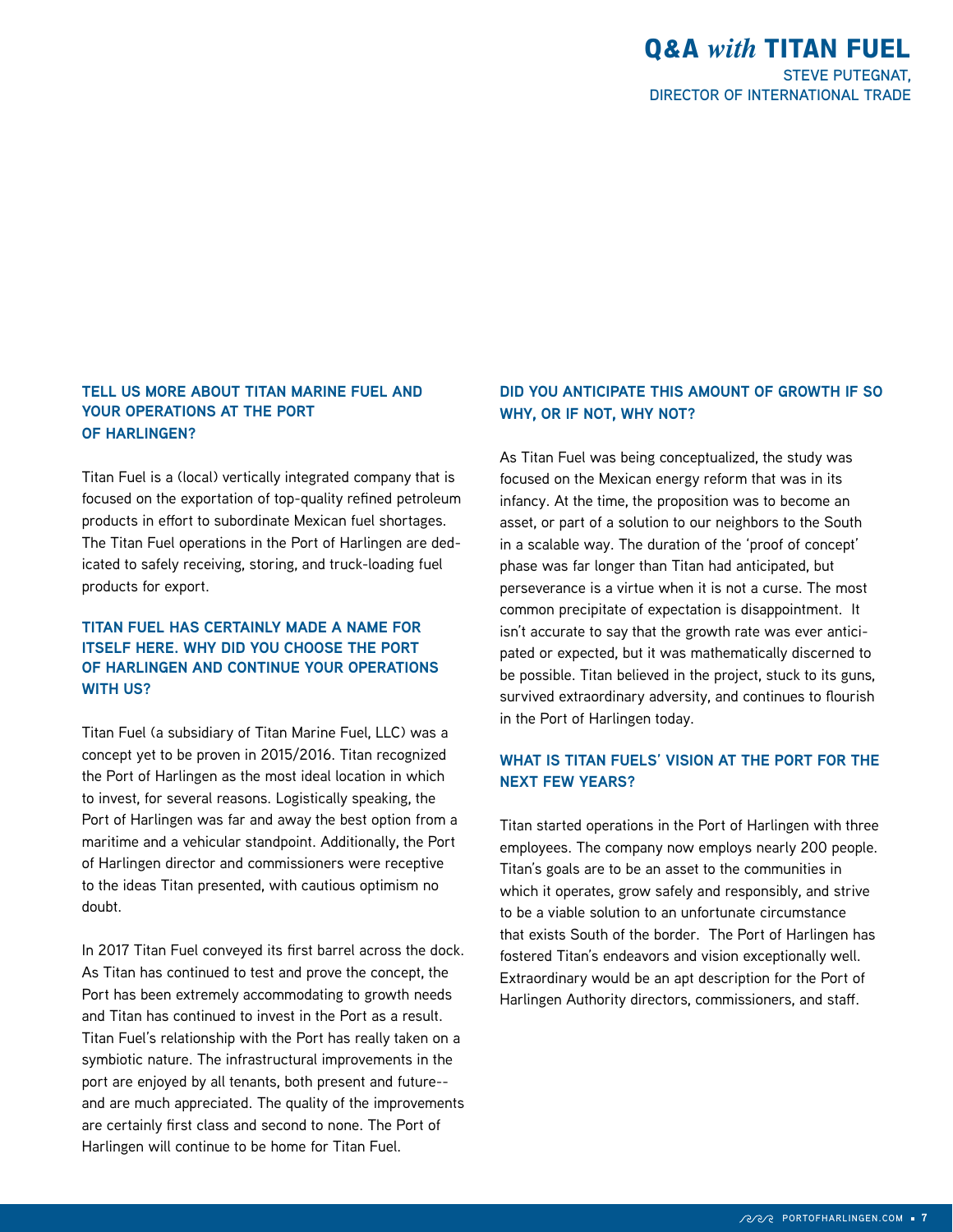

**The U.S. Army Corps of Engineers** assisted, in Dec. 2020, with improving navigability of the Port's portion of the Arroyo Colorado by dredging to the authorized depth of a 12 ft. channel and 14 ft. in the turning basin.

In May 2021, The Port of Harlingen announced it was awarded a **U.S. Department of Transportation, Maritime Division (MARAD), Marine Highway Project Designation** to further the creation of a Container on Barge (COB) Service line. The designation allows The Port to seek federal grant funding and support to establish a COB service and expand opportunities, markets, and transportation capabilities to the entire region.

With the support of Rep. Eddie Lucio III and Senator Eddie Lucio Jr., **Senate Bill 635**, was signed by Texas Governor Greg Abbott in May 2021, giving The Port of Harlingen Authority the autonomy to set, approve and levy an ad valorem tax rate, further holding its board of commissioners accountable to its taxing district and voters. The bill also removed Willacy County from within the boundaries from its taxing district taking the burden of taxes from an area that no longer has direct services or property within that county. It also expanded the Port's board from three to five commissioners increasing community representation and welcoming Ryan Newman and Chris Villarreal to the board in November.

February 27, 1952, marked the official opening of The Port of Harlingen. An estimated 5,000 people celebrated with a day marked with a city parade, speeches, ribbon cuttings and other local fanfare. The event also welcomed the first official shipment over the dock; 500 tons of pipeline from Starr country fields towed by H.F. de Bardeleben III. For more information and photos about The Port of Harlingen's 70 years in operation and its creation in 1926, visit our special webpage at portofharlingen.com/70th-anniversary/.

The Port of Harlingen is not only committed to creating a robust regional economy, but also supporting our local community, programs, initiatives, activities, and the quality of life in our area. This past year, the Port supported many organizations, including The Harlingen Area Boys & Girls Club, Young Life RGV, Valley Morning Star Newspaper in Education, Valley Land Fund sponsorship for conservation and other community partnerships. For more information about our community investment, email Amy@portofharlingen.com.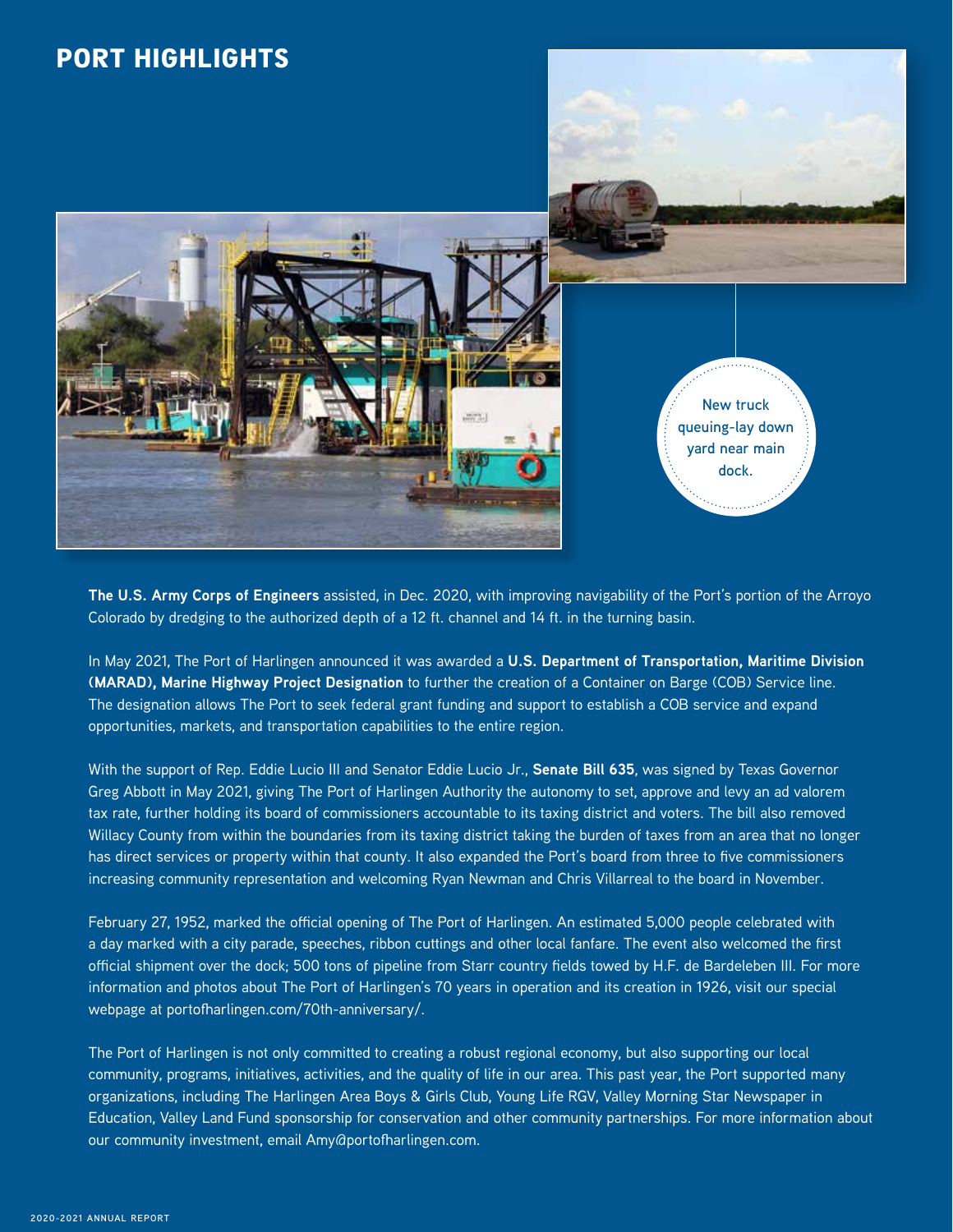

Port infrastructure projects part of the \$5.262 million award by the **Texas Department of Transportation (TxDOT) Rider 38** Grant for transportation improvement and service expansion broke ground in March 2021. Grant money, along with \$1.75 million in matching funds, will create more truck queuing areas along Port and Cemetery Rd., which a portion will also function as a breakbulk cargo laydown yard, and road refortification and resurfacing on Port Rd. And Robles Rd.

Projects set to be complete by April 2022:

1. FM106 & Cemetery Rd: The most visible project for Port through traffic is the expansion, refortification of Port Road and the addition of a truck queuing area. All driveways have been poured leading into the queuing area and limestone has been laid on the surface. Port Road was razed and prepared for expansion and a base layer for reinforcement has been laid, which will include limestone and concrete.

2. FM 106 Extension: Further down 106, drainage, and driveways were created expanding the connection between Port Rd and the inside road of FM106, as well as a driveway into new tenant development for storage tanks and pumping stations.

3. Port Rd.: Replacing of the railroad crossing on Port Road has been completed.

4. Port Rd. Near Dock: The laydown yard/truck queuing has been cleared out, laid out and a base layer of limestone has been installed. Drainage development is underway for this area.

5. Port Rd. North Bound Extension: The road has been razed leading to Port Property awaiting development. Drainage systems are set to be installed next.

6. Robles Rd.: The road has been razed and prepped the next step of for resurfacing.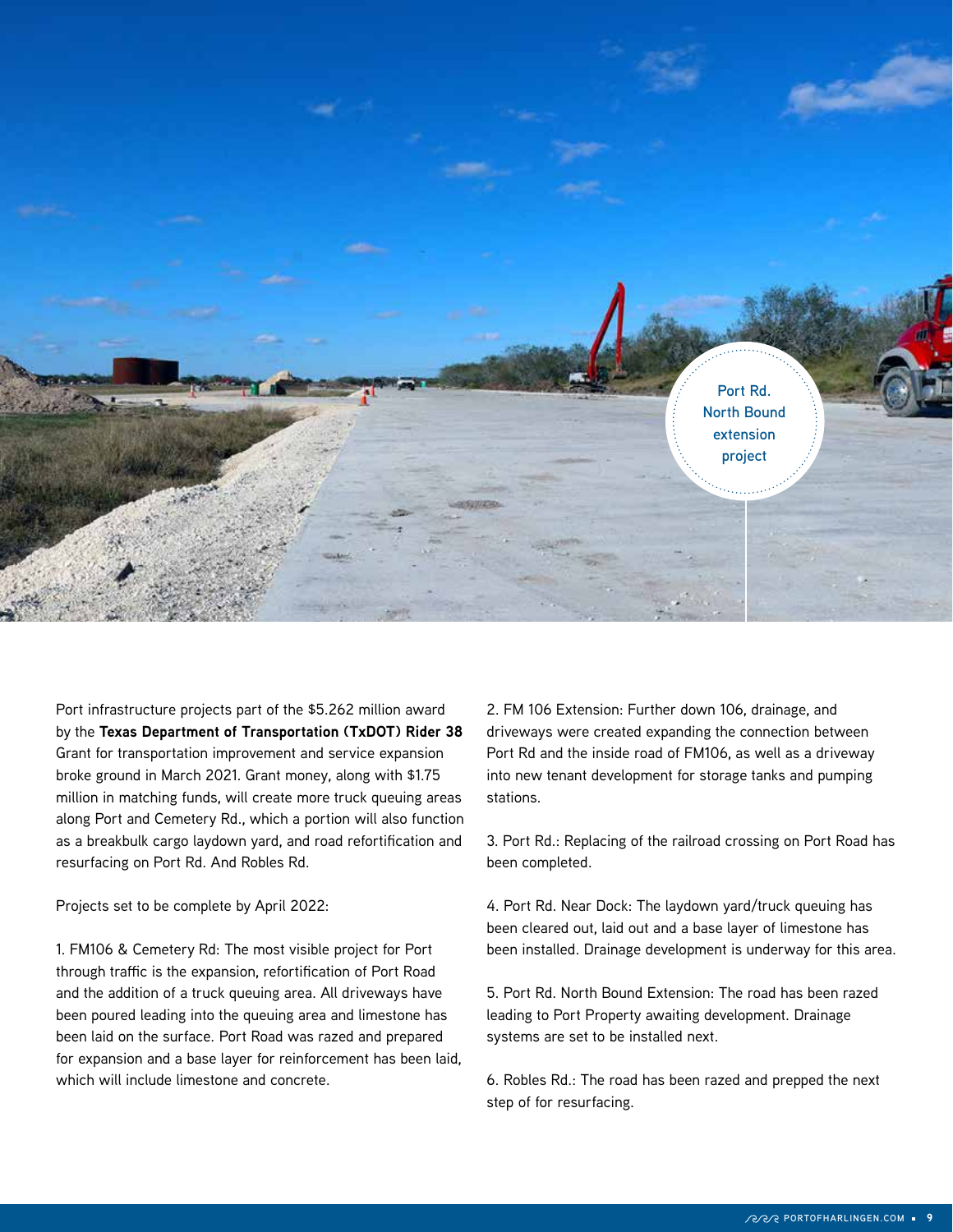# FINANCIALS

|                                           | <b>FY2021</b> | <b>FY2020</b> | <b>FY2019</b> |
|-------------------------------------------|---------------|---------------|---------------|
| Assets                                    |               |               |               |
| Current assets                            | 10,284,593    | 8,649,269     | 8,454,977     |
| Capital assets                            | 23,022,013    | 17,424,618    | 15,652,844    |
| Total assets                              | 33,306,606    | 26,073,887    | 24,107,821    |
| Liabilities                               |               |               |               |
| Current liabilities                       | 893,144       | 106,652       | 1,688,114     |
| Non-current liabilities                   | 1,371,148     |               |               |
|                                           |               |               |               |
| <b>Total liabilities</b>                  | 2,264,292     | 106,652       | 1,688,114     |
| Net position                              |               |               |               |
| Investment capital in assets              | 23,022,013    | 17,424,618    | 15,652,844    |
| Unrestricted                              | 8,020,301     | 8,542,617     | 6,766,863     |
|                                           |               |               |               |
| Total net position                        | 31,042,314    | 25,967,235    | 22,419,707    |
| Condensed Statements of Revenues,         |               |               |               |
| Expenses and Changes in Net Position      |               |               |               |
|                                           |               |               |               |
| <b>Operating Revenues</b>                 | 5,460,640     | 3,287,074     | 8,940,080     |
| <b>Operating Expenses</b>                 | 1,872,931     | 1,247,736     | 1,264,875     |
| Operating Income                          | 3,587,709     | 2,039,338     | 7,675,205     |
| Nonoperating revenue                      | 1,487,370     | 1,508,190     | 1,404,573     |
|                                           |               |               |               |
| Changes in Net Position                   | 5,075,079     | 3,547,528     | 9,079,778     |
|                                           |               |               |               |
| <b>Condensed Statements of Cash Flows</b> |               |               |               |
| Net cash provided by operating activities | 4,434,572     | 3,537,564     | 7,115,989     |
| Net cash provided by noncapital           | 1,449,233     | 1,479,387     | 1,383,250     |
| financing activities                      |               |               |               |
| Net cash used in capital and related      | (4,944,564)   | (2,214,465)   | (7,216,811)   |
| financing activities                      |               |               |               |
| Net cash provided by investing activities | 290,131       | 528,765       | 14,876        |
| Net increase in cash and cash equivalents | 1,229,372     | 3,331,251     | 1,297,304     |
| Cash and cash equivalents, beginning      | 7,406,123     | 4,074,872     | 2,777,568     |
| Cash and cash equivalents, ending         | 8,635,495     | 7,406,123     | 4,074,872     |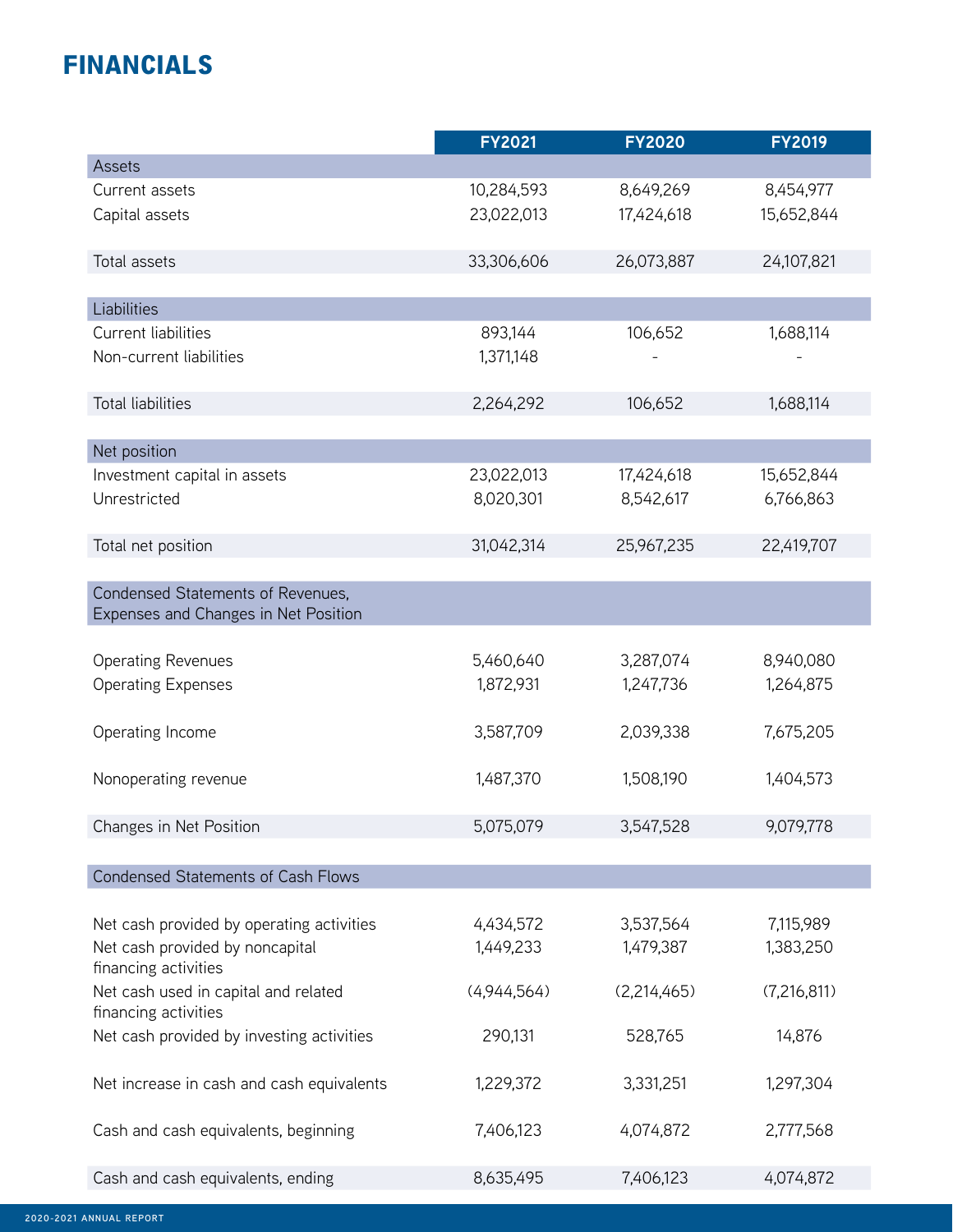### ANNUAL TONNAGE

**The Port of Harlingen facilitates trade of dry and liquid cargo, and project cargo.** 

Commodities move over more than 650 ft. General cargo wharf, 100 ft. dry bulk wharf, three liquid bulk docks, two dry bulk docks, a 50,000 sq. ft. bulk handling facility, three miles of concrete roads, and 3,700 ft of rail.

### Import Cargo:

- Refined Petroleum Products (Gasoline, Diesel & Ethanol)
- Aggregates (Sand & Cement)
- Liquid Fertilizer
- Dry Fertilizer
- Agricultural Products (Grains, Cotton & DDGs)

### Export Cargo:

- Raw Sugar
- Ultra-Low Sulfur Diesel
- Agricultural Products (Grains, Cotton Bales & Cottonseed)

Tons Per Commodity Type:

- Refined Petroleum: 2,572,201
- Sugar: 101,806
- Fertilizer: 86,373
- Aggregates: 229,597
- Agricultural Products: 23,147





29% increase in total tonnage for 2020-2021



10% increase in number of baraes